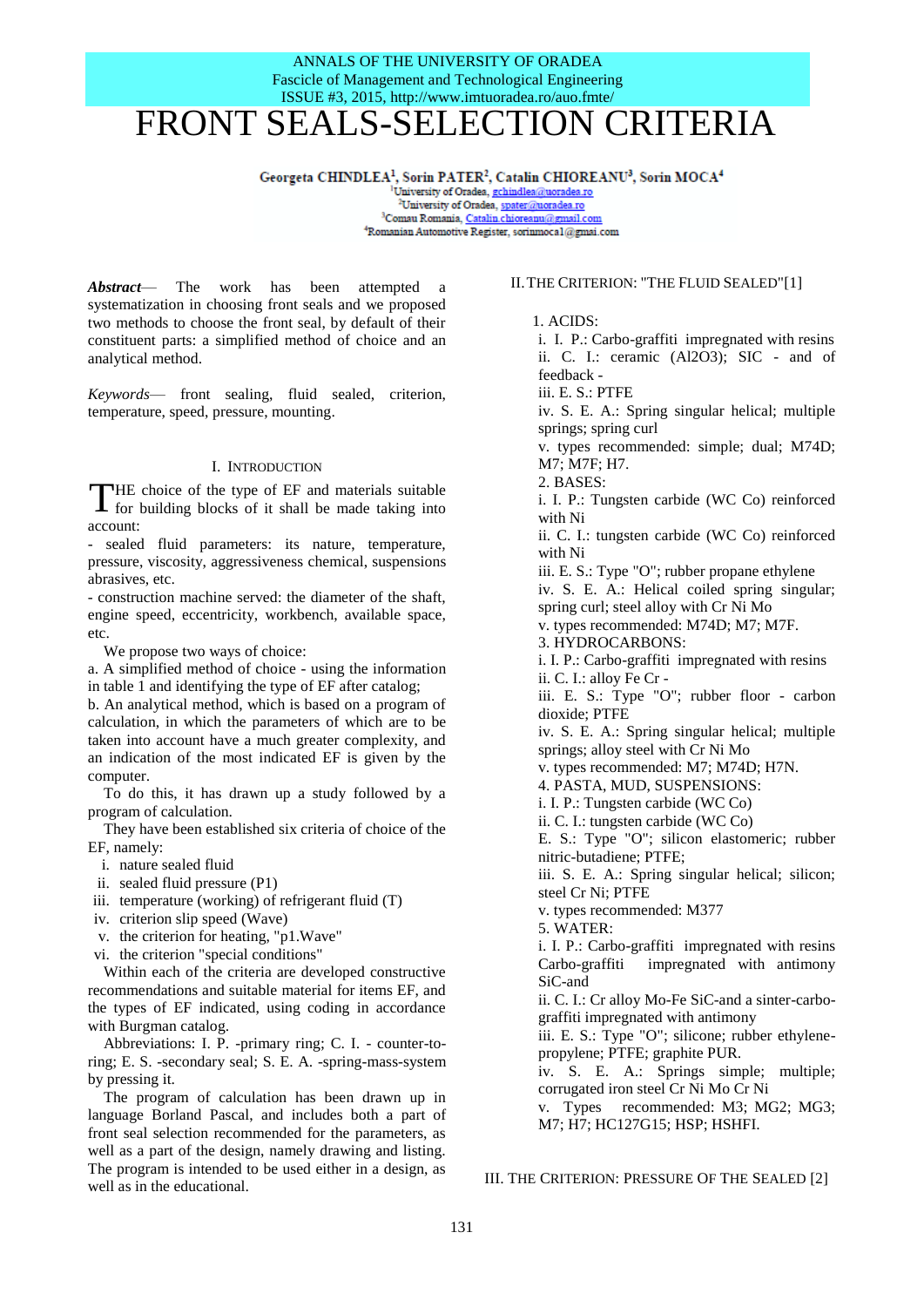## ANNALS OF THE UNIVERSITY OF ORADEA Fascicle of Management and Technological Engineering ISSUE #3, 2015, http://www.imtuoradea.ro/auo.fmte/

- 1.  $p1 = 0 \div 1$
- i. I. P.: Carbo-graffiti impregnated with resins
- ii. Carbo-graffiti impregnated with antimony
- iii. C. I.: alloy steel with CrMo
- iv. E. S.: Type "O"; silicone; rubber ethylenepropylene;
- v. "S. E. A.: Type: Spring singular; alloy steel Cr Ni Mo
- vi. types recommended: M3; M32N MG2; MG3;
- 2.  $p1 = 1 \div 1.6$
- i. I. P.: Carbo-graffiti impregnated with resins
- ii. C. I.: alloy steel with CrMo
- iii. E. S.: Type "O"; rubber ethylene-propylene;
- iv. "S. E. A.: Type: single spiral springs; springs corrugated iron; alloy steel Cr Ni Mo
- v. types recommended: H76N; M7N;
- 3.  $p1 = 1.6 \div 3.5$
- i. I. P.: Carbo-graffiti impregnated with resins; construction compensated
- ii. C. I.: SIC reaction; rigid bearing
- iii. E. S.: Type "A" with the bearing ring; rubber ethylene-propylene;
- iv. "S. E. A.: Type: single spiral springs; springs corrugated iron; alloy steel Cr Ni Mo
- v. types recommended: H7N; H76N; H7N10; H76N10; H76G15;
- 4. p1 >4 (MPa)
- i. P. I.: Carbo-graffiti impregnated with antimony; construction compensated
- ii. C. I.: SIC reaction; rigid bearing
- iii. E. S.: Type "A" with the bearing ring; rubber ethylene-propylene;
- iv. "S. E. A.: Multiple springs alloy steel Cr Ni Mo
- v. types recommended: Hydrostatic or multiple H7F; H76F; HSP; HSHF

## IV. THE CRITERION: "TEMPERATURE OF THE FLUID SEALED"

1. below 0°C (cryogenic):

i. I. P.: Carbo-graffiti impregnated with resins Carbograffiti impregnated with antimony

ii. C. I.: alloy steel with CrMo; SIC - and of feedback

iii. E. S.: Type "O"; silicone-metallic; an alloy Hastelloy (NiMo);

iv. S. E. A.: Spring singular helical; metal silicone; alloy steel Cr Ni Mo

v. types recommended: M74D; H74D; H7N; M7N; M32N; M7;

- $2.0^{\circ}$ C  $100^{\circ}$ C:
- i. I. P.: Carbo-graffiti impregnated with resins
- ii. C. I.: Fe-Cr alloys; ceramic (Al2O3)
- iii. E. S.: Type "O"; rubber ethylene propylene;
- iv. S. E. A.: Spring singular; multiple; corrugated iron;
- v. Recommended types: M7; H7;
- 3. 100°C 150°C:
- i. I. P.: Carbo-graffiti impregnated with resins Carbograffiti impregnated with antimony SiC-and reaction
- ii. C. I.: Fe-Cr alloy carbon-graffiti impregnated with antimony SiC-and of feedback
- iii. E. S.: Rubber ethylene-propylene; PTFE; graphite PUR

iv. S. E. A.: Arc singular helical; multiple springs; arc curl; steel Cr Ni Mo

- v. types recommended: H7N; M7N; M3; S3;
- 4. 150°C 200°C:
- i. I. P.: Carbo-graffiti impregnated with resins
- ii. C. I.: Fe-Cr alloy pressed into the housing
- iii. E. S.: Type "O"; PTFE;
- iv. S. E. A.: Helical coiled spring singular; arc curl; steel Cr Ni Mo
- ii. types recommended: M7; M7N;
- 5. Over 200°C:
- i. I. P.: Carbo-graffiti impregnated in antimony
- ii. C. I.: alloy CrFe
- iii. E. S.: Metal cuffs; labyrinths
- iv. S. E. A.: Steel Cr Ni
	- vi. types recommended: MFL; HSHF;.
- 5. THE CRITERION "SLIPPAGE SPEED WILL"
- 1. Less than 10 m/s
- i. -I. P.: Carbo-graffiti impregnated with resins Carbograffiti
- ii. -I. P.: Carbo-graffiti impregnated with resins Carbograffiti impregnated with antimony SiC-and reaction
- iii. C. I.: Cr alloy Mo-Fe; SiC -and of feedback
- iv. E. S.: O ring; rubber ethylene-propylene;
- v. "S. E. A.: Helical coiled single spring on conic; steel Cr Ni Mo
- vi. types recommended: M3; MG2; MG3; M7; H76N; H7N10; H76N10; H74G15; H76G15; HJ977GN;
- 2. 10  $M/s \div 25$  m/s
- i. I. P.: Carbo-graffiti impregnated with antimony
- ii. C. I.: SIC-and reaction Carbo-graffiti impregnated with antimony
- iii. E. S.: O-ring; rubber ethylene-propylene;
- iv. "S. E. A.: Springs mounting multiple fixed; steel CrNiMo
- v. types recommended: H7N; H76N; G15; H76G15; H7F; H76F; M32; M7N; H74D; M74D;
- 3. 25 m/s  $\div$  50 m/s.
- i. -I. P.: SiC -and is Limited, Slow; carbide metal
- ii. C. I.: Carbo-graffiti impregnated with antimony; carbide metal
- iii. E. S.: Rubber ethylene-propylene;
- iv. "S. E. A.: Multiple springs mounted on guides springs corrugated iron; steel Cr Ni Mo
- v. types recommended: HSP; HSHF; HSHV; H D1/88
- 4. More than 50 m/s
- i. I. P.: SIC; Carbide Sintered metal; solutions HD
- ii. C. I.: SIC; Carbide Sintered metal; solutions HD
	- iii. E. S.: PTFE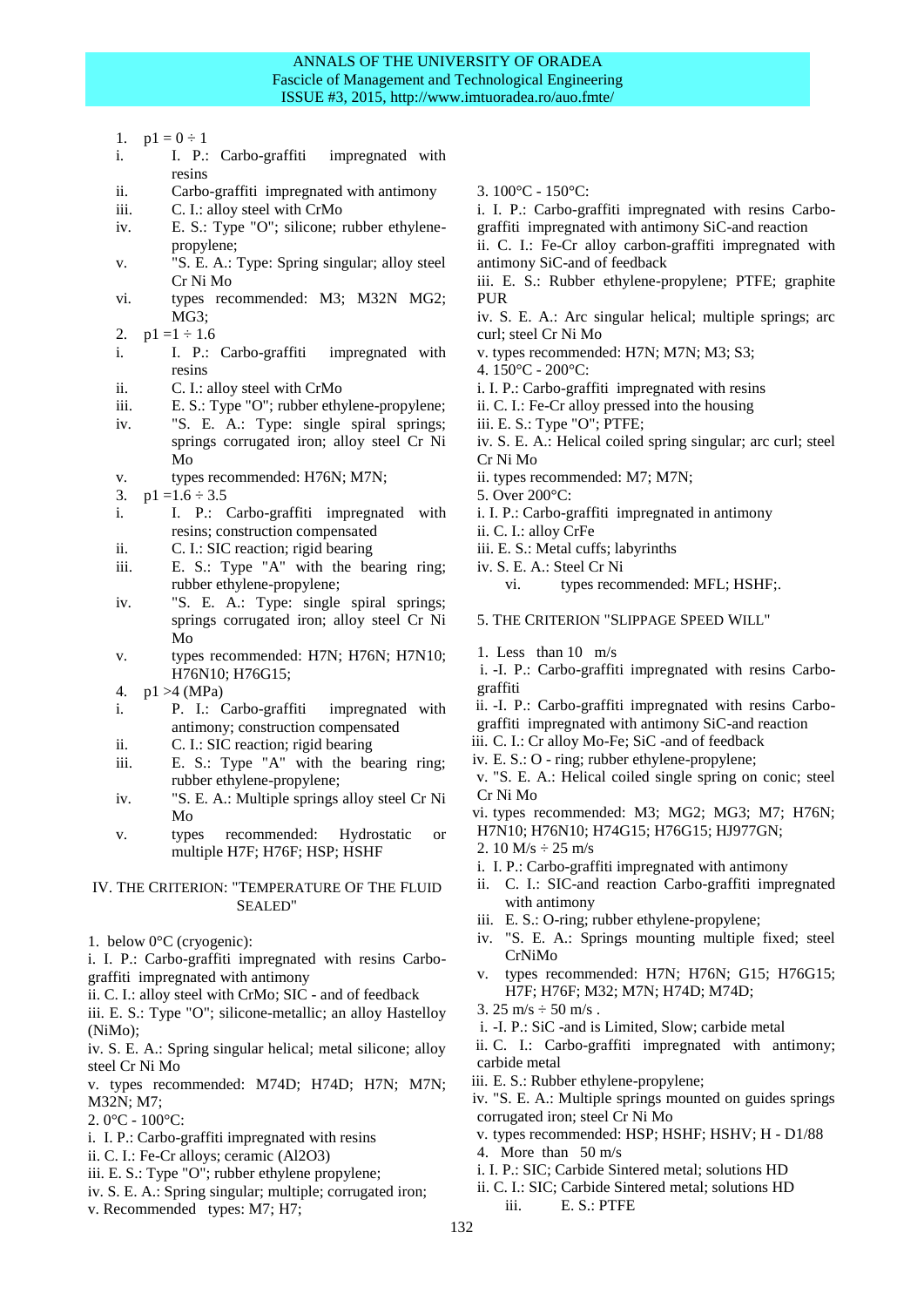## ANNALS OF THE UNIVERSITY OF ORADEA Fascicle of Management and Technological Engineering ISSUE #3, 2015, http://www.imtuoradea.ro/auo.fmte/

iv. S. E. A.: Springs mounted multi-way VHF radiotelephone apparatus, encased;

VI. THE CRITERION: "Pv"[2]

- 1.  $Pv \le 10$  (MPa, m/s)
- i. I. P.: Carbo-graffiti impregnated with resins carbo -graffiti impregnated with antimony
- ii. C. I.: CrMo alloy Fe
- iii. E. S.: Type "O"; silicone; rubber ethylenepropylene;
- iv. "S. E. A.: Helical coiled spring singular, multiple; spring curl; steel Cr Ni Mo
- v. types recommended: M3; M32N; MG2; MG3; M7N; H76N;
- 2.  $10 < Pv \le 50$  (MPa, m/s)
- i. I. P.: Carbo-graffiti impregnated with antimony; SIC-and are Limited, Slow
- ii. C. I.: Carbo-graffiti t impregnated with antimony; SIC-and are Limited, Slow;
- iii. E. S.: O-ring; rubber ethylene-propylene;
- iv. "S. E. A.: Spring multiple single waves; steel CrNiMo
- v. types recommended : H7N; H76N; M7; M7N; H74G15; H76G15; H7N10;

H76N10; HC127G15; H7F; H76F; SFH 950/96075; H75F; H74-D; H75 (double back - back)

- 3.  $50 < \text{Pv} \le 100 \text{ (MPa, m/s)}$
- i. I. P.: SIC sintered; construction compensated;<br>C. I.: Car
- ii. C. I.: Carbo-graffiti with metal impregnation;
- iii. E. S.: O-rings'; rubber ethylene-propylene hardness  $> 80^\circ$  shore;
- iv. "S. E. A.: Multiple springs; spring curl; steel CrNiMo;
- v. types recommended: H75; H8; S2;
- 4.  $P_v > 100$  (MPa, m/s)
- i. I. P.: SIC sintered; construction compensated;
- ii. C. I.: Carbo-graffiti with metal impregnation;
- iii. E. S.: The O-rings with the bearing ring; rubber ethylene-propylene with minimum of 80° shore;
- iv. "S. E. A.: Multiple springs; spring curl; steel CrNiMo;
- v. types recommended: HSHF; HSP; HF(v); SFH 950/960 (hydrostatic or multiple);

## TABLE I

| Nr               | Sealed environment                                                                                                                                            | Entries                                                                                                                                                   | Seal requirements     |
|------------------|---------------------------------------------------------------------------------------------------------------------------------------------------------------|-----------------------------------------------------------------------------------------------------------------------------------------------------------|-----------------------|
| crt.             |                                                                                                                                                               |                                                                                                                                                           |                       |
| -1.              | Water fuels                                                                                                                                                   | elastomer NBR up to $100^{\circ}$ C<br>FKM up to 150 °C. Carbo - graffiti / Ceramic, or Carbide of Si and. Spring<br>sing. Hatred,                        | URA, TI,<br>RA        |
| 2.               | Pasta, mud, suspensions                                                                                                                                       | Silicone metal embossed as<br>Fronts in hard materials                                                                                                    | RA                    |
| 3.               | The gaiter hygienic                                                                                                                                           | Protective gaiter elastomeric resistant sterilization until $120^{\circ}$ C multiple<br>springs. You can also use metal silicon. Embossed asymmetrically. | RA, CN,<br>RS         |
| $\overline{4}$ . | Environmental fluids corrosives and<br>compressors for refrigeration<br>The PTFE, multiple springs embossed metal<br>silicone asymmetrically.<br>URA, RC, RA, | The PTFE, multiple springs embossed metal silicon asymmetrically.                                                                                         | URA, RC<br>RA, SM     |
| 5.               | Highly corrosive Fluids                                                                                                                                       | Gaiter PTFE, mounted multiple outer springs May be used embossed metal<br>silicon asymmetrically.                                                         | URA, RC RA, SM,<br>DV |
| 6.               | Hot hydrocarbons                                                                                                                                              | Single spring and seal with up to prevent fouling or up with many of them -<br>spring and silicon, welded metal. Fault heat-resistant material.           | URA, TI, RA, SM       |
| 7.               | Cold hydrocarbon                                                                                                                                              | Use various types of seals. The C face must be resistant to cavitation<br>Constructions with multiple springs and O-rings are the most used               | PI, SM                |
| 8.               | Pipelines Pumps                                                                                                                                               | Fitting in the sleeve to the uses for high speeds (6000 rpm) and high<br>pressures (83 bar).                                                              | PI, RA, TIA, SM       |
| 9.               | Cryogenic                                                                                                                                                     | Welded metal silicon                                                                                                                                      | TJ, SM                |
| 10               | Power supply for e.g. boilers                                                                                                                                 | Springs springs welded or multiple                                                                                                                        | TI, IP, TIA SM, DV    |
| 11               | Gas compressors                                                                                                                                               | Spiral grooves on the front wheel- engines that push against gas leaks                                                                                    | TI, PI, TIA, SM       |
| 12               | <b>MIXERS</b> and agitators                                                                                                                                   | Double seals mounted vertically for vertical shaft seal.                                                                                                  | URA, RC TI, RA        |

#### VII. THE CRITERION "SPECIAL CONDITIONS"[3][4]

## 1. Abrasive fluids

- i. sand and solid objects
	- a. C. I. tungsten carbide.
	- b. I.R. messages The carbide of tungsten.
	- c. Secondary seal: the O-rings.
	- d. The springs: helix, singular on conic.

# Seal Type: Double with coolant dam:

#### a. oil VG < 10 m/s b. grease for VG< 5 m/s

- ii. salts and crystals:
	-
	- a. C. I.: Steel Cr Ni Mo, tungsten carbide.
	- b. I.R. messages: Steel Cr Ni Mo, Al2O3, tungsten carbide.
	- - c. Secondary seal: rubber ethylene propylene.
		- d. The springs: helix on conic, singular.